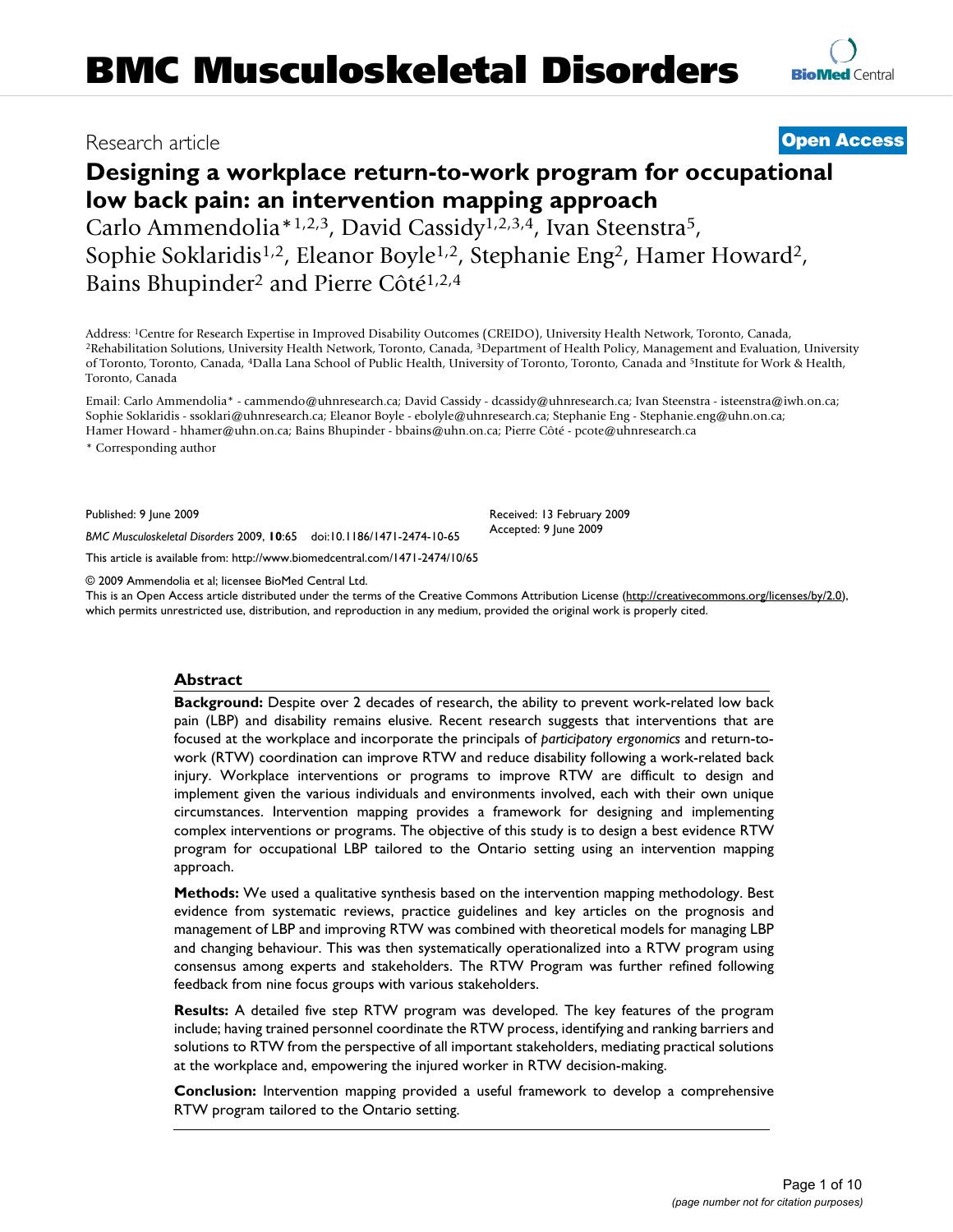# **Background**

Back pain continues to be the leading cause of morbidity and lost productivity in the workplace [[1](#page-8-0)[,2\]](#page-8-1). Despite over two decades of research, the ability to prevent workrelated low back pain (LBP) disability remains elusive [[3](#page-8-2)]. This is particularly true in Ontario, where there has been an alarming increase in the duration of disability following occupational LBP. From 1998 to 2005 the Workplace Safety & Insurance Board (WSIB) reported a 38% increase in the proportion of injured workers who remain on benefits at 12 months, with LBP the most common cause of persistent disability claims [\[4](#page-8-3)[,5\]](#page-8-4).

Studies in Quebec [[6\]](#page-8-5) and the Netherlands [[7](#page-8-6)] suggest that early intervention using *participatory ergonomics* and return-to-work (RTW) coordination whose primary focus is the workplace, may hold promise in reducing disability and improving RTW following an episode of LBP. In these studies an ergonomist and/or occupational physician coordinate RTW by identifying injured worker and workplace barriers to RTW. This is followed by a meeting at the workplace with the injured worker and workplace parties with the goal of identifying solutions to the identified RTW barriers and devising a RTW plan. This approach demonstrated a two fold improvement in RTW compared to clinical interventions.

Recent systematic reviews [[8](#page-8-7)[,9\]](#page-8-8) have also suggested that participatory ergonomics and RTW coordination are important elements in RTW. However workplace interventions are not well defined in this literature [\[10](#page-8-9)], including the two studies from Quebec and the Netherlands, which makes the interventions difficult to replicate. Moreover, the design and implementation of a workplace RTW intervention or program is dependent on jurisdiction. Although the workplace interventions in Quebec and The Netherlands appear similar they were tailored and implemented in the context of their respective settings. In The Netherlands, for example, there is no distinction between a work and non work related injury and sickness. They are both covered under the national disability insurance system with unique obligations required from the employer, injured person, health care provider and other stakeholders. In Canada, each province, including Quebec has its own workers' compensation system which differs in policies, procedures and practices.

Even within one jurisdiction, workplace RTW interventions are complex to design and implement. This is because of the many different workplace settings and stakeholders that exist, each with their own unique circumstances and the potential to impact RTW. Personnel used to implement and coordinate RTW interventions also differ depending on setting. Some settings use occupational physicians and ergonomists where others use nurses, health & safety consultants, RTW coordinators and/or RTW specialists. All these factors make designing workplace RTW interventions challenging.

Intervention mapping is a methodology used for designing and implementing complex interventions or programs. It has been used for over 20 years for systematically designing multifaceted programs involving numerous interventions directed at various individuals and environments [\[11](#page-8-10)]. Although traditionally used to develop community health promotion and disease prevention programs such AIDS prevention [[12\]](#page-8-11) and smoking cessation programs [[13](#page-8-12)], intervention mapping is well suited for designing a workplace RTW program. This is because workplace RTW programs are also complex, necessitating a tailored and multifaceted approach directed at various stakeholders and settings [\[14](#page-8-13)].

The purpose of this study was to design a detailed workplace RTW program tailored to the Ontario setting using intervention mapping. The aim of RTW program is to reduce the duration of time off work and improve the sustainability of RTW following work-related LBP disability.

# **Methods**

The study design is a qualitative synthesis using the intervention mapping methodology as described by Bartholomew et al [\[11\]](#page-8-10). There are six steps in Intervention mapping. Step 1 consists of a needs assessment; steps 2, 3 and 4 involve the initial development of the intervention; step 5 consists of planning for implementation; and step 6 involves evaluation and refinement of the intervention. Figure [1](#page-2-0) depicts the intervention mapping framework.

Within each step of intervention mapping, specific tasks are performed and questions answered which guide the decision making process. These tasks are accomplished systematically using *core processes* [[11\]](#page-8-10). Core processes involve brain-storming among a selected group of individuals (known as the intervention mapping team made up of researchers, content experts and stakeholders), who come up with provisional solutions to the specific tasks and questions. This is achieved by consensus following a review of the literature for the best available evidence and theories around RTW and the management of occupational LBP, and combining this with the practical experiences of stakeholders. Example of questions included: *what does a work supervisor have to do to facilitate RTW in a worker with LBP? What are the determinants that will impact the supervisor's ability to facilitate successful RTW? What needs to change at the level of the supervisor in order to facilitate successful RTW?*

Best evidence was identified and comprised of systematic reviews [[9](#page-8-8),[15-](#page-8-14)[24\]](#page-8-15), clinical practice guidelines [\[25](#page-8-16)[-27](#page-8-17)] and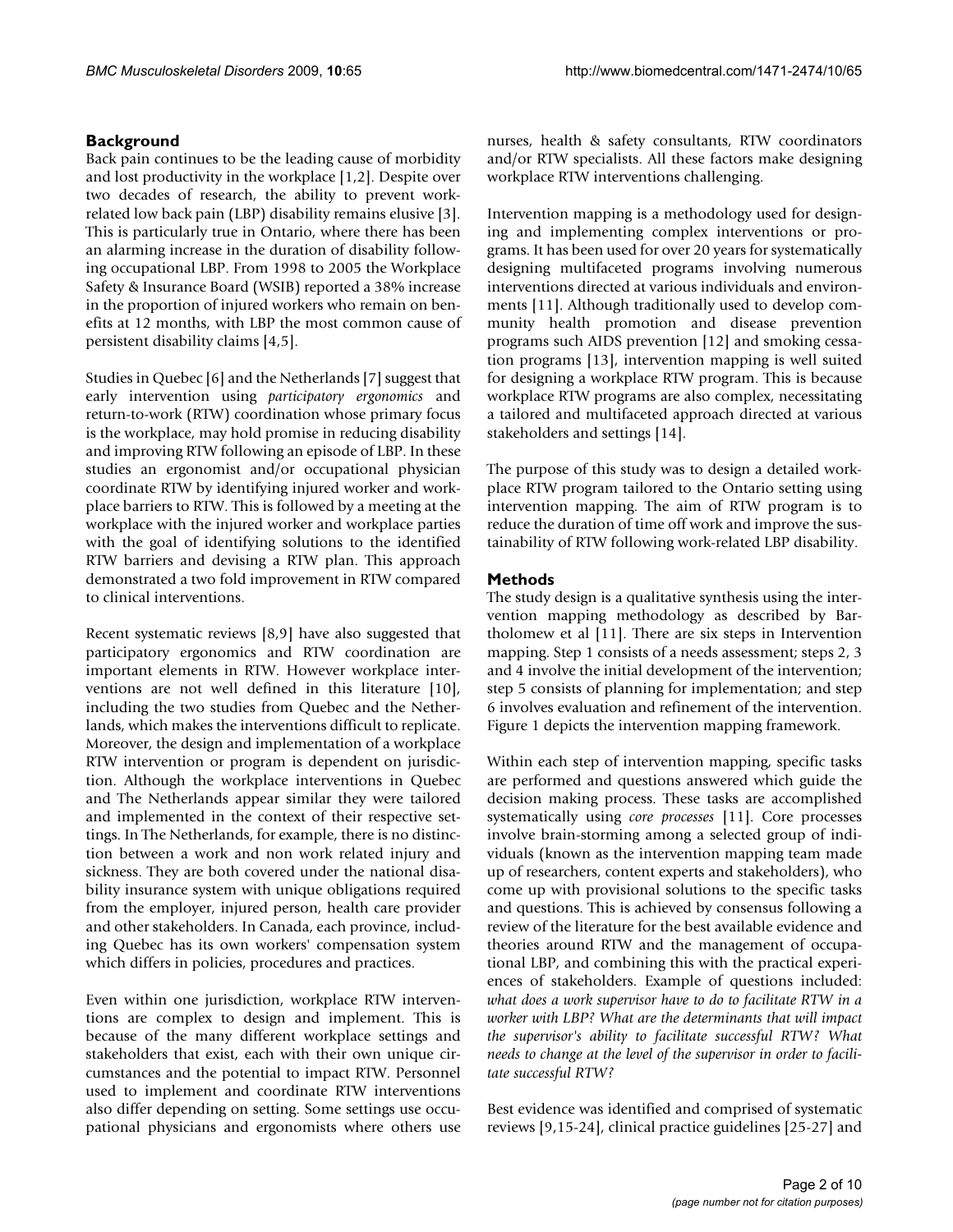<span id="page-2-0"></span>

|         | Step 1. Conduct Needs Assessment                                                                                                                                                                                                                                                     |
|---------|--------------------------------------------------------------------------------------------------------------------------------------------------------------------------------------------------------------------------------------------------------------------------------------|
|         | Tasks: - Define the health problem and at risk population<br>- Assess feasibility<br>- Select Intervention Mapping Team members                                                                                                                                                      |
| Step 2. | Develop Proximal Program Objective Matrices                                                                                                                                                                                                                                          |
| $\sim$  | Tasks: - Identify important stakeholders<br>State expected changes in behaviour and environment<br>- Specify performance objectives and determinants<br>- Create matrices of proximal program objectives for each important<br>stakeholder, and write learning and change objectives |
|         | Step 3. Develop Theory-based Methods and Practical strategies                                                                                                                                                                                                                        |
|         | Tasks: - Brainstorm and match possible interventions to each change and learn<br>objectives<br>- Translate interventions into practical strategies                                                                                                                                   |
|         | Step 4. Develop Program Plan                                                                                                                                                                                                                                                         |
| $\sim$  | Tasks: - Operationalize practical interventions and strategies into deliverable<br>program<br>- Outline mechanism of program delivery and timelines<br>- Delineate roles and responsibilities<br>Design program materials                                                            |
|         | Step 5. Develop Adoption and Implementation Plan                                                                                                                                                                                                                                     |
|         | Tasks: - Specify how the program will be implemented using Steps 2-4<br>- Pilot the program                                                                                                                                                                                          |
|         | Step 6. Develop Evaluation Plan                                                                                                                                                                                                                                                      |

Tasks: - Develop methods for evaluating effectiveness of the program (outcome) - Develop methods for monitoring implementation (process) *adapted from Bartholomew et al 1998* 

# **Figure 1 Intervention Mapping Framework**.

key articles on prognosis and management of LBP and RTW [[28-](#page-9-0)[36](#page-9-1)]. We also identified and used relevant randomized controlled trials (RCT) aimed at improving RTW in occupational LBP [\[18](#page-8-18)[,33](#page-9-2)[-47](#page-9-3)]. Theories identified were those that filled evidence gaps and provided theoretical models for improving RTW, managing LBP and changing behaviours. These included participatory ergonomics [\[48](#page-9-4)- [50\]](#page-9-5), biopsychosocial [[51](#page-9-6)] and cognitive behavioural [\[52](#page-9-7)- [54\]](#page-9-8) theories respectively.

Although presented as steps, the intervention mapping process is iterative, rather than linear, with the ability to move between steps and tasks as additional insight is gained during the process. Below is an outline of each of the intervention mapping steps.

#### *Step 1. Conduct a Needs Assessment*

The objective of the needs assessment was to establish the rationale to improve RTW for occupational LBP in Ontario. It was also to assess the feasibility of performing the intervention mapping process at the Toronto Western Hospital. This is a University of Toronto teaching hospital and provides assessment and treatment, including workplace interventions for injured workers. The needs assessment was conducted by the principal investigator (CA) and co-investigators (DC, EB, PC) by examining trends in the duration of lost time claims in Ontario and meeting with Directors of the RTW Branch of the WSIB. The feasibility was assessed following discussions with the Directors of Research and Clinical Care at the hospital. The needs assessment also established the population of interest, which was the adult worker who suffers an occupational LBP episode and remains off work (acute and subacute LBP).

Following the needs assessment, an intervention mapping team was assembled consisting of three researchers, three RTW coordinators (RTWc), a behavioural therapist, an occupational physician, a WSIB physician and two physiotherapists. The team members were selected based on their experience in work-related disability and RTW and the ability to commit to the time obligations of the project. The intervention mapping team met biweekly for approximately nine months. Using a group discussion format the team worked collaboratively through the remaining intervention mapping steps and core processes.

#### *Step 2. Develop program objectives*

The first task for the intervention mapping team was to use the core processes outlined above and list all important stakeholders that can impact RTW.This was followed by listing performance objectives and expected outcomes for each identified stakeholder. Performance objectives are necessary activities that each stakeholder should perform to aid RTW. For example, for each stakeholder the intervention mapping team would answer the questions; *what do they (stakeholders) have to do to facilitate RTW and what are the expected outcomes for these actions?* Each performance objective was then matched with modifiable determinants that act as barriers or facilitators for achieving the objective. Determinants were grouped into three broad categories: cognitive-behavioural (attitudes, beliefs and emotions), knowledge and skills/self-efficacy. For the injured worker for example, one performance objective is the worker attempts to RTW on modified duties [\[8,](#page-8-7)[27](#page-8-17)]. Fear of re-injury was listed as a potential cognitive-behavioral barrier [[25\]](#page-8-16), the lack of understanding between hurt and harm pain [[2](#page-8-1)] was listed as a knowledge barrier and passive coping [[55\]](#page-9-9) was considered a skill/self-efficacy barrier to achieving this performance objective. Using the list generated for performance objectives and matching list of determinants, a matrix (performance objectives vs. determinants) was constructed for each stakeholder. In the body of the matrix, who and what needs to change and/or be learned (known as learn/change objectives) to achieve the objectives was outlined. For the injured worker for example, reducing fear of re-injury, understanding hurt vs. harm pain and avoiding passive coping were listed as change/learn activities in the body of the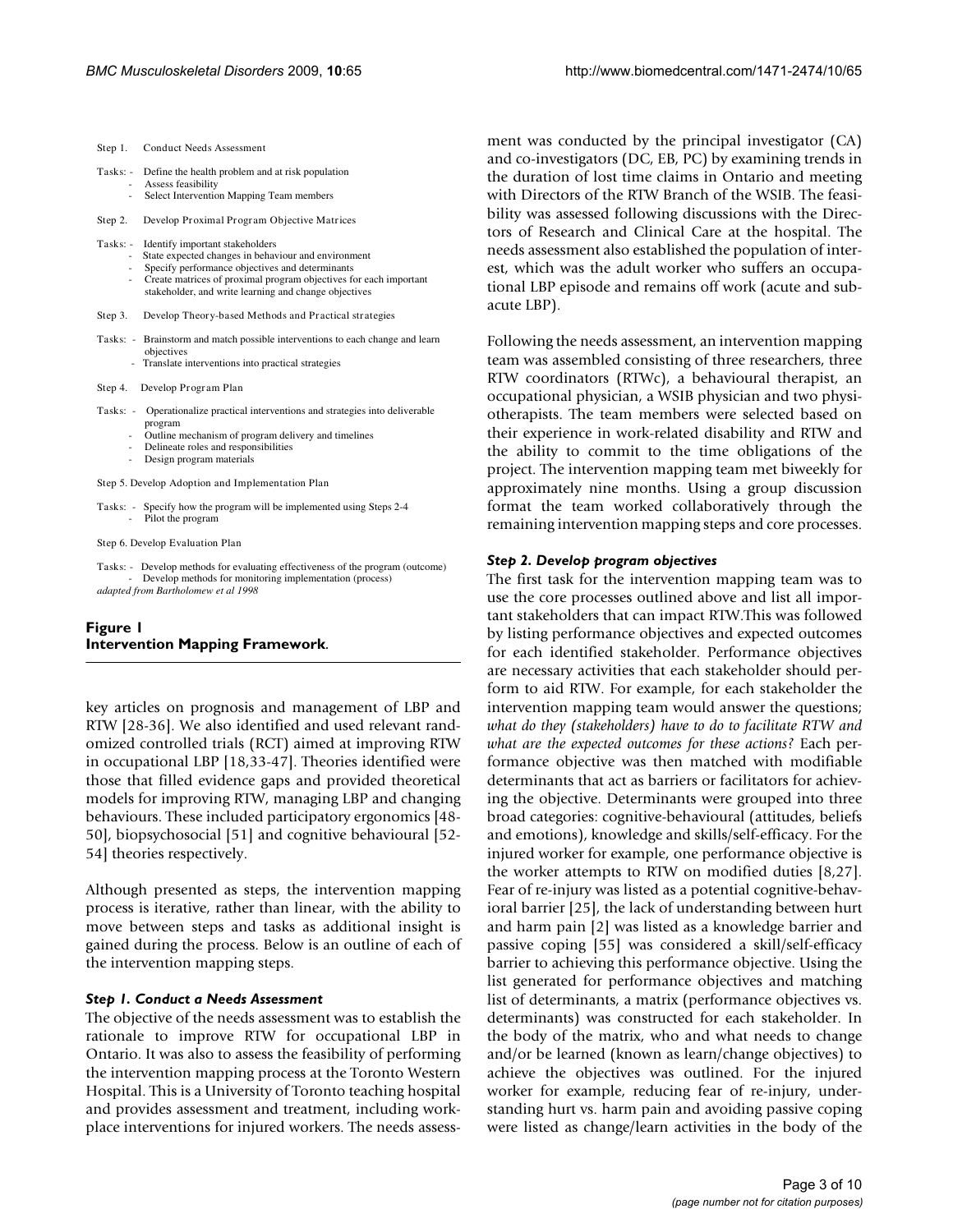matrix, intersecting their respective performance objective and corresponding determinant. A matrix for each stakeholder group (injured worker, workplace, health care provider, WSIB and social network) was constructed.

The goal of step 2 was to identify for each important stakeholder all potential barriers and facilitators to RTW and their corresponding change and/or learned objectives. Examples of the injured worker and workplace matrices are summarized in Tables [1](#page-3-0) and Additional file [1.](#page-8-19)

# *Step 3. Develop theoretical methods and practical strategies*

In step 3, the intervention mapping team generated a list of possible interventions that were matched to each change and/or learned objective listed in step 2. Evidence from the literature (clinical guidelines [[25-](#page-8-16)[27\]](#page-8-17), systematic reviews [[9](#page-8-8)[,15](#page-8-14)[-24](#page-8-15)], and key primary studies [\[18](#page-8-18)[,33](#page-9-2),[34,](#page-9-10)[37](#page-9-11)- [47\]](#page-9-3)) on interventions for acute and sub-acute LBP were compared and added to the list. Using theory, evidence, experience and consensus, a list was constructed of the most practical ways to implement these interventions. An attempt was made by the intervention mapping team to anchor the practical strategies to evidence based interventions. For the injured worker for example, to reduce fear of re-injury, a cognitive behavioural intervention [\[52\]](#page-9-7) was listed as a potential intervention, and graded activity with positive re-enforcement [[42\]](#page-9-12) was recommended as a practical strategy. Providing the workplace with information and education about the importance of work accommodation and early RTW [\[8\]](#page-8-7) was listed as an intervention. This intervention was translated into having a meeting at the workplace with the injured worker, supervisor and RTW coordinator to identify solutions for accommodation [\[8\]](#page-8-7) as a practical strategy. Additional file [2](#page-8-20) provides a table with further examples of practical strategies for interventions matched to change and/or learned objective for the workplace.

# *Step 4. Design a workplace intervention program*

The practical interventions and strategies compiled in step 3 were then operationalized into a deliverable RTW program with discrete components, mechanisms of delivery and timelines. This was achieved by the intervention map-

<span id="page-3-0"></span>

|  | Table I: Step 2. Matrix for injured worker: What does the injured worker need to do to return to work? |  |  |  |  |  |
|--|--------------------------------------------------------------------------------------------------------|--|--|--|--|--|
|  |                                                                                                        |  |  |  |  |  |

| Performance<br><b>Objectives(worker)</b>                          | <b>Attitudes/Beliefs/</b><br><b>Emotions</b>                                                                                 | Knowledge                                                 | Skills/self-efficacy                                                          | <b>Expected outcomes</b>                                                                                          |
|-------------------------------------------------------------------|------------------------------------------------------------------------------------------------------------------------------|-----------------------------------------------------------|-------------------------------------------------------------------------------|-------------------------------------------------------------------------------------------------------------------|
| Keeps active despite pain<br>and attempts RTW on<br>modified work | Not fearful of re-injury                                                                                                     | Understands difference<br>between hurt and harm<br>pain   | Avoids passive coping                                                         | Demonstrates activity<br>despite pain (avoidance of<br>pain behaviours) and<br>returns to modified work<br>duties |
| Minimizes sitting or lying<br>down                                | Positive attitude that<br>avoiding sitting and lying<br>will speed recovery                                                  |                                                           |                                                                               | Avoids excessive sitting/<br>lying down                                                                           |
| Uses medication to control<br>pain                                | Belief that medication can<br>help with pain while<br>returning to work                                                      | Learns coping/pacing<br>strategies to control<br>symptoms | Takes medication<br>appropriately                                             | Takes medication/performs<br>exercise to reduce pain                                                              |
| Focus on function rather<br>pain                                  | Belief that the pain will<br>subside. Has positive<br>expectation                                                            | Understands the natural<br>history of condition           | Use proper body<br>mechanics                                                  |                                                                                                                   |
| Co-operates with RTW<br>co-coordinator/employer/<br>supervisor    | Trust in RTW coordinator                                                                                                     |                                                           |                                                                               | Avoids delay in RTW                                                                                               |
| Communicates with<br>workplace re: job concerns                   | Belief that has a say in<br>RTW process. Belief that<br>employer will listen and<br>understand concerns and is<br>supportive | Learns how to make<br>workplace safe                      | Develops sense of control<br>at work. Can adapt/change<br>situations at work. | Does not wait until 100%<br>to RTW. Accepts<br>reasonable RTW plan                                                |
| Communicates with Health<br>Care Providers                        | Belief that he/she is ready<br>to RTW                                                                                        |                                                           |                                                                               | Avoids delays in RTW with<br>minimal and safe RTW<br>restrictions                                                 |

RTW = return to work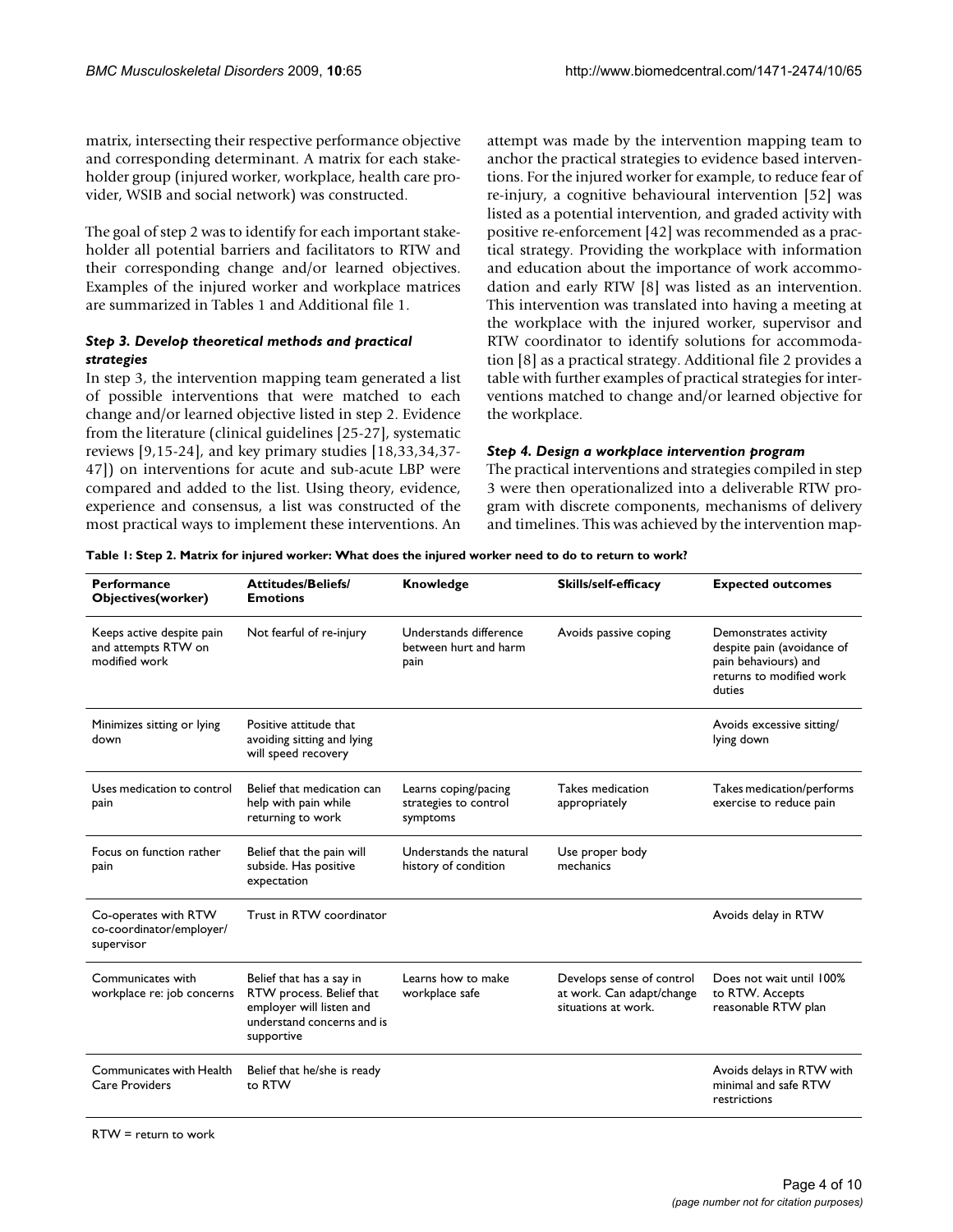ping team using the core processes. The core processes were informed by interviews with RTW coordinators employed by the hospital. Hospital RTW coordinators are specifically trained and work primarily with injured workers who suffer from chronic pain. Their focus is to coordinate RTW for injured workers who appear capable and have a job to return to. The RTW coordinators provided valuable insight on practical logistics and sequencing of RTW intervention strategies. We also had the opportunity to observe experienced RTW coordinators in the field and documented their step by step activities.

We also conducted nine focus groups with the following stakeholders: injured workers, small employers (less than 30 employees), large employers, WSIB adjudicators and case managers, union representatives, RTW coordinators, physicians, chiropractors and physiotherapists and health and safety consultants. At each focus group session a preliminary draft the RTW program was presented. A focus group moderator detailed each step and asked for feedback on appropriateness and feasibility of the RTW program and how to best modify the program to maximize success of implementation. Each focus group session was audio recorded and transcribed. Summaries of the transcriptions were performed independently by two researchers (CA, SS) then synthesized via consensus. The synthesized feedback was then presented to the intervention mapping team. Using the core processes the intervention mapping team further refined the RTW program based on the synthesized feedback from the focus groups. The final step by step RTW program is outlined in Addition file [3](#page-8-21).

Intervention mapping **Step 5 – Planning for program implementation** – involves repeating step 2 using performance objectives specific for program implementation (rather than design) and **Step 6 – Evaluation of the program** – involves testing the designed program in a real world setting. These will be performed in future studies.

Ethics approval was obtained from the University Health Network Research Ethics Review Board.

# **Results**

The intervention mapping team identified the following important stakeholders in RTW: 1) workplace stakeholders (employer, supervisor, union representative and health and safety consultant) 2) the injured worker 3) health care providers 4) WSIB adjudicator and nurse case manager and 5) family and social network including coworkers. RTW stakeholders are individuals or groups of individuals who have the capacity to either hamper and/ or facilitate RTW.

The end result of the intervention mapping process was a comprehensive 5 Step RTW program. (See Additional file [3](#page-8-21)) A key finding of this process was that someone must take control and coordinate RTW. The RTW program (intervention) begins when barriers to RTW are identified by the insurer, the treating clinician or the workplace. The person or persons whose role is to coordinate RTW is then requested to intervene with the authorization and consent of the injured worker, third party payer and workplace. In our setting a RTW coordinator employed by the hospital and contracted by the WSIB, takes on this role and directs the RTW program. However, this role can be taken on by someone at the workplace, by the insurer or external consultant. For purpose of this study we refer to this person as the RTW coordinator.

The 5 Step RTW program is summarized as follows:

# *RTW Program*

### *Step I. Identifying barriers to RTW*

The first task of the RTW program is to identify potential barriers to RTW from the perspective of all stakeholders who can impact RTW. This begins with the RTW coordinator interviewing the injured worker then the other stakeholders.

Prior to the interview, the injured worker completes self report questionnaires that assess the injured worker's pain, disability and potential psychosocial barriers to RTW such as anxiety, depression, aberrant coping and catastrophizing [[56-](#page-9-13)[58](#page-9-14)].

# *i) Interview with the injured worker*

Barriers to RTW are assessed from the point of view of the injured worker. The injured worker is asked to list and rank RTW barriers from his or her perspective from most to least important. Regardless of how trivial a barrier is if it is deemed important to the injured worker then it is documented. During the interview, the RTW coordinator attempts to develop a good rapport, making the injured worker feel at ease. From the consultation and results of the self-report questionnaires, potential psychosocial barriers to RTW such as fear of re-injury, passive coping and catastrophizing are assessed. The injured worker is also asked about her/his relationships with the workplace, particularly her/his supervisor and co-workers. The supervisor and key decision makers at the workplace are identified by the injured worker. Finally, the injured worker is encouraged to contact the union representative and involve her or him in the RTW process.

#### *ii) Interview with the third party payer*

The third party payer is contacted. In the case of Ontario this would be the WSIB. Barriers to RTW from the perspective of the WSIB Case Manager are identified and ranked.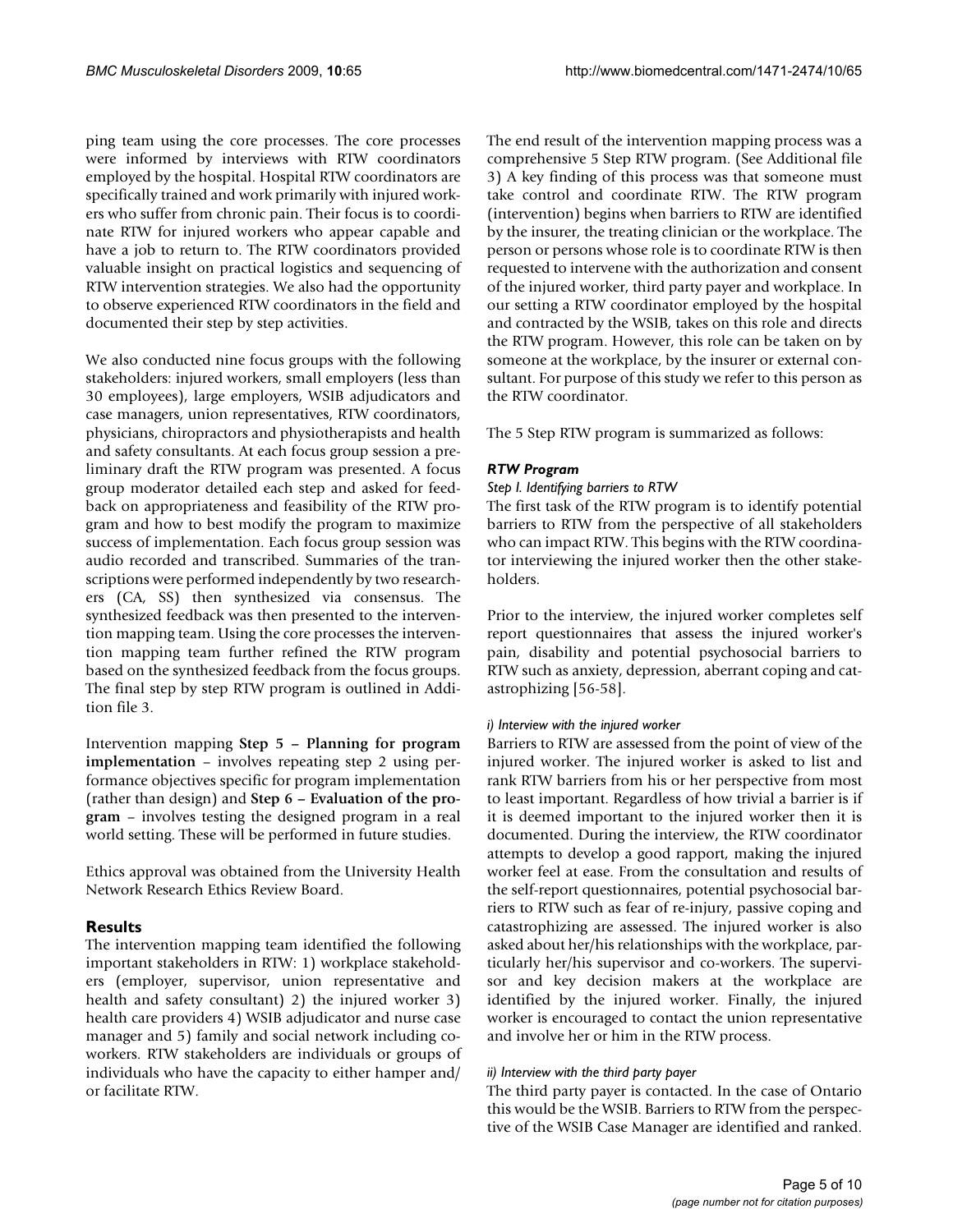If a lack of, or miscommunication between the WSIB and the injured worker is identified as a barrier, the RTW coordinator may suggest a teleconference between the injured worker, the WSIB Case Manager and the RTW coordinator. A copy of the Physical Demands Analysis (PDA) for the injured worker's job, if available, is requested from the WSIB Case manager. The PDA outlines the injured worker's pre-accident work duties.

### *iii) Interview with the Health Care Provider*

The treating health care provider(s) are contacted and again asked to identify and rank barriers to RTW from their perspective. A copy of a Functional Abilities Form is obtained from the principal health care provider (usually the family doctor). In Ontario, the Functional Abilities Form is completed by the attending health care provider and outlines any restrictions for the injured worker when returning to work. This form is used to assist the employer in providing the injured worker with suitable work based on functional abilities.

### *iv) Interview with workplace*

The supervisor and key decision makers (occupational health and safety person, human resources representative or disability manager) are contacted by the RTW coordinator and asked to identify and rank barriers to RTW. The injured worker's pre-injury job performance is discussed as well as the workplace's willingness to engage in RTW coordination including work modifications. The Physical Demands Analysis and the Functional Abilities Form are reviewed for any other potential barriers to RTW. A date is then set for a workplace meeting with injured worker, union representative, RTW coordinator and workplace parties.

# *Step II. Identifying solutions to RTW*

#### *i) Meeting at the Workplace*

Prior to the meeting, the RTW coordinator outlines the ground rules for the meeting and emphasizes the importance of privacy and confidentiality and that only issues related to facilitating RTW will be discussed.

The RTW coordinator facilitates and engages communication between each stakeholder member, addressing the prioritized barriers to RTW. Each party is asked to come up with solutions to these barriers and then rank them based on importance and feasibility. The RTW coordinator facilitates consensus around practical solutions for RTW, who will be responsible for implementing these solutions, and a time line for implementation. Shared responsibility for the implementation of the agreed upon solutions is emphasized. A final RTW plan and tentative RTW date is mediated by the RTW coordinator.

#### *ii) Tour worksite*

Following the meeting, the injured worker and workplace decision makers tour the worksite and discuss agreed upon modifications and accommodations. The work demands are assessed and any perceived safety issues from the worker's perspective addressed. It is the responsibility of the workplace and the injured worker that work is conducted in a safe manner. The agreed RTW plan is reaffirmed. It is important that the injured worker feels empowered by the RTW process and that her/his reasonable concerns are addressed.

### *Step III. Preparation and implementation of RTW plan*

The RTW coordinator writes a report outlining the agreed RTW plan. A copy of the report is provided to the injured worker and workplace representatives. A copy of the report is also sent to the third party payer (WSIB) and the health care providers for approval.

At each step of the RTW program the RTW coordinator maintains ongoing contact with the injured worker and provides reassurance [[25,](#page-8-16)[26](#page-8-22)]. If underlying psychosocial barriers were identified, such as fear of re-injury, activity avoidance or pain catastrophizing, then cognitive behavioural interventions [\[52](#page-9-7)] may be provided by the RTW coordinator (if qualified) or by a qualified team member. In the hospital setting, the RTW coordinator is part of a multidisciplinary team (which includes cognitive behavioural therapists and psychologists) working with injured workers. However, these interventions may be provided by the insurer or workplace. Cognitive behavioural interventions include graded activity, exercise, positive reinforcement, distraction and imagery.

# *Step IV. Implementing RTW solutions*

#### *i) Injured worker returns to work*

The RTW coordinator contacts the workplace and the injured worker to determine whether the injured worker has returned to work at the agreed upon time, and performs the agreed upon duties. If necessary the RTW coordinator provides ongoing reassurance, positive reinforcement and education on self-management skills [[59](#page-9-15)].

#### *ii) Follow-up contact and/or discharge*

Contact with the injured worker and workplace is maintained by the RTW coordinator following RTW and adjustments to the RTW plan are made to accommodate new information or overcome new barriers. The timing and intensity of the follow-up is tailored to the needs of the injured worker and workplace. The aim of the RTW coordinator is also to educate the injured worker and workplace on how to they can work together to resolve outstanding issues and future conflict. When issues are deemed too difficult or the parties have failed to resolve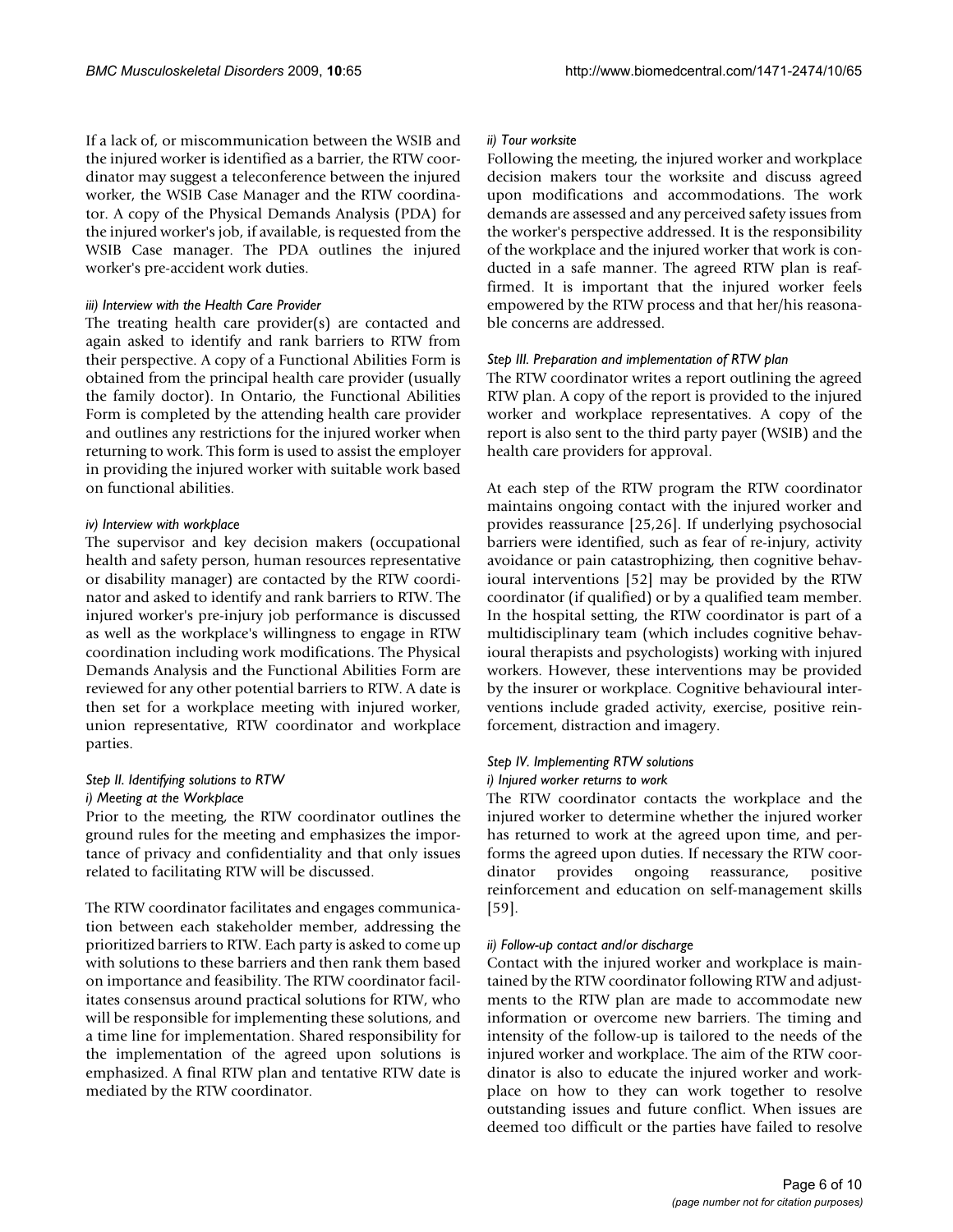them then the RTW coordinator will intervene at the request of the workplace and/or injured worker.

The injured worker is discharged from the RTW program when, from the perspective of the injured worker and the workplace there are no significant barriers preventing sustainable RTW.

#### *Step V. Evaluation of RTW plan*

#### *i) Document solutions implemented*

During the initial follow-up contact, an assessment is made from the perspective of the injured worker and the workplace party (supervisor), on whether each agreed solution in the RTW plan was implemented fully, partially or not at all. Satisfaction with the RTW plan among stakeholders is also assessed using a 5-point Likert scale ranging from very satisfied to very dissatisfied. This assessment is administered face to face at the workplace or by e-mail, fax or phone.

#### *ii) Write progress report*

A final report is sent to the third party payer (WSIB), injured worker, the workplace and health care providers.

# **Discussion**

In this study, we describe the step-by-step development of a comprehensive RTW program for occupational LBP. To our knowledge this is the first study to outline the design of a comprehensive RTW program for occupational LBP using an intervention mapping approach. Designing RTW programs are inherently challenging because of the complex and multi-faceted nature of RTW.

Intervention mapping provides a very useful framework to systematically guide us through this complexity. Of particular importance is the input from stakeholders who provide practical strategies to improve RTW. Another important feature of the intervention mapping process is the ability to tailor the interventions within the RTW program to the needs of various stakeholders and environments. A major drawback to the intervention mapping approach is that it is very time consuming and resource intensive.

The impetus for this study was two previous studies, one from Quebec [[6](#page-8-5)] and the other from the Netherlands [[7](#page-8-6)]. These studies developed and tested RTW interventions based on participatory ergonomics and RTW coordination. These studies demonstrated a two fold improvement in time off work due to occupational LBP compared to usual care. Although the details of the RTW interventions were not well described in these and other studies [\[10](#page-8-9)], evidence-based RTW programs need to be adapted and contextualized to a specific jurisdiction and setting. In Ontario, differences in workers' compensation regulations, labour laws and health care systems would make replicating RTW programs implemented in other jurisdictions problematic. The intervention mapping approach used in this study enabled the design of a RTW program tailored to the Ontario setting. This methodology can be used to develop and tailor RTW programs in other jurisdictions.

Although the focus of our RTW program is the workplace, similar to the Quebec and The Netherland studies, our RTW program differs in that it identifies and addresses RTW barriers beyond the workplace. These include communication barriers with the third party payer or health care practitioner(s) and potential underlying psychosocial barriers involving the injured worker and his/her social environment. To address these other barriers, the individual(s) coordinating and implementing the RTW program, such as a RTW coordinator will require diverse skills, including the ability to engage in cognitive behavioural treatment (or coaching) or have access to other qualified professionals who can perform these activities. In addition to developing a comprehensive RTW program, another important contribution of this study is that we have outlined the roles and responsibilities involved in RTW coordination. RTW coordination can be performed by the insurer, health care provider (occupational nurse or physician) or disability manager provided they have the skills and knowledge to perform the duties outlined in the RTW program. RTW coordination does not necessarily mean a comprehensive intervention is needed. Sometimes all that may be required is a simple phone call. But someone needs to identify that a lack of communication exists and that a phone call is needed.

Most injured workers return to work without the need of assistance. Among those who remain off work for reasons beyond the physical impairment of the injury, barriers are usually organizational and psychosocial in nature. When there is a discrepancy between the injury and ability to work then RTW coordination can be useful.

In our setting, RTW coordinators have a health care background (occupational and/or physical therapist or kinesiologist) with basic skills in ergonomic assessment and modifications. They also have informal training in cognitive behavioural coaching provided by cognitive behavioural therapists and psychologists who are members of the team. It is expected that in a sub acute LBP population, extensive knowledge in these areas is not often necessary. Physical therapists have been trained to perform basic cognitive behavioural therapy and can obtain similar outcomes compared to psychologists [\[60](#page-9-16)]. In term of ergonomic expertise, the Netherland study demonstrated that less than half of the recommended ergonomic solutions where actually implemented suggesting that the process of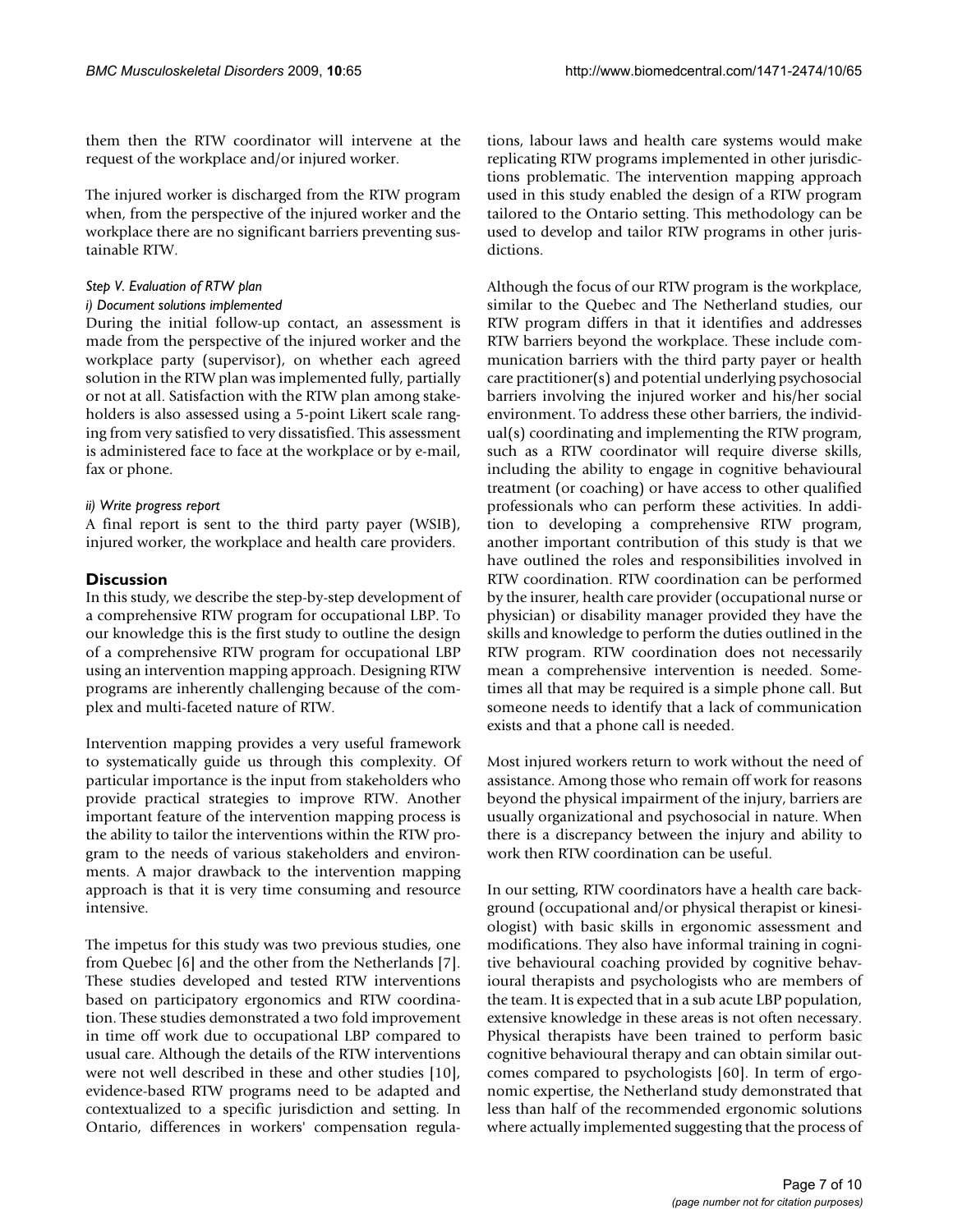engagement and shared decision making was more important than the actual ergonomic changes [[7](#page-8-6),[61](#page-9-17)].

There are several important strengths of this study. We used a comprehensive and systematic approach (intervention mapping) in the design of the RTW program. Although this approach is novel in the occupational setting intervention mapping has been used extensively in the design of complex community health programs for over 20 years [[11](#page-8-10)]. In addition to using the best available evidence, the approach is participatory. We consulted and received feedback from all important stakeholders throughout the development of the RTW program, who contributed practical insight on what works and what doesn't in RTW. This process also ensured that our program was relevant not to one but to all important stakeholders. We also had the opportunity to witness RTW coordinators in the field which added further insight on how to design a practical program. Finally, our RTW program, and the roles and responsibilities of RTW coordination, are explicitly detailed yet can be tailored to various settings, leading to wider applicability of the RTW program.

Potential weaknesses of the study include the design of the program within a hospital academic setting and using hospital based RTW coordinators who typically manage a more chronic population. This would potentially narrow the generalizability and applicability of our RTW program. Although designed in a hospital setting the draft RTW program was refined and contextualized with consultation and feedback from nine different stakeholder groups outside the hospital setting. In addition, the evidence and theories that formed the basis of the interventions within the RTW program focused on sub-acute LBP and not chronic pain. The RTW program in its design can be tailored to the various settings and injured worker populations. The underlying principles of the RTW program likely apply regardless of duration of symptoms, location of injury or setting.

During the design of the RTW program, the WSIB in Ontario was under going a change in their service delivery model with associated restructuring of their policies and procedures. This may also limit its applicability. However, the principals of RTW program should still apply although the delivery of the RTW program may have to be modified. Moreover, employers and other third party payers can use the RTW program to develop their own RTW program, adapting it to their setting and aligning it with the new WSIB service delivery model.

The subjective nature of interpretation of the evidence, theories and experiences of stakeholders may result in a different RTW program depending on the make-up and biases of the intervention mapping team members. However, the final RTW program and essential elements are consistent with current high quality systematic reviews and other published workplace RTW programs. Finally the effectiveness of the RTW program has not yet been evaluated.

Ideally preventing work-related LBP is preferable to attempting to prevent LBP disability after an injury but this is not always feasible or effective [\[17](#page-8-23),[62](#page-9-18)]. However, primary and secondary prevention have been shown to be linked. Interventions directed at secondary prevention can impact primary prevention outcomes and visa a versa [[63](#page-9-19),[64\]](#page-9-20). Comprehensive approaches that incorporate both primary and secondary prevention strategies should be considered.

# **Conclusion**

We have a developed a 5 step RTW program to improve RTW in Ontario for injured workers with sub-acute LBP using an intervention mapping approach. The next step will be to evaluate the RTW program. We plan to pilot test the RTW program in Ontario workplaces. This will be followed by an evaluation of the effectiveness and cost-effectiveness of the RTW Program. We also plan to compare the RTW program to those implemented in the Quebec and The Netherland studies. Finally, we plan to further develop and test the methodology used in this study to adapt the RTW program to other jurisdictions in Canada and around the world.

# **Competing interests**

The authors declare that they have no competing interests.

# **Authors' contributions**

CA conceived and coordinated the study and drafted the manuscript. DC participated in the design and coordination of the study and helped draft the manuscript. IS participated in implementation of the study and assisted in drafting the manuscript. SS facilitated the focus group sessions and lead the synthesis of the qualitative data. EB participated in the design, writing the ethics application and drafting the manuscript. SE mapped out procedures performed by RTW coordinators and participated in intervention mapping team meetings. HH participated in the intervention mapping team meetings and provided technical guidance. BB assisted in interpretation of the data. PC assisted in the design of the study and helped write the manuscript. All authors read and approved the final manuscript.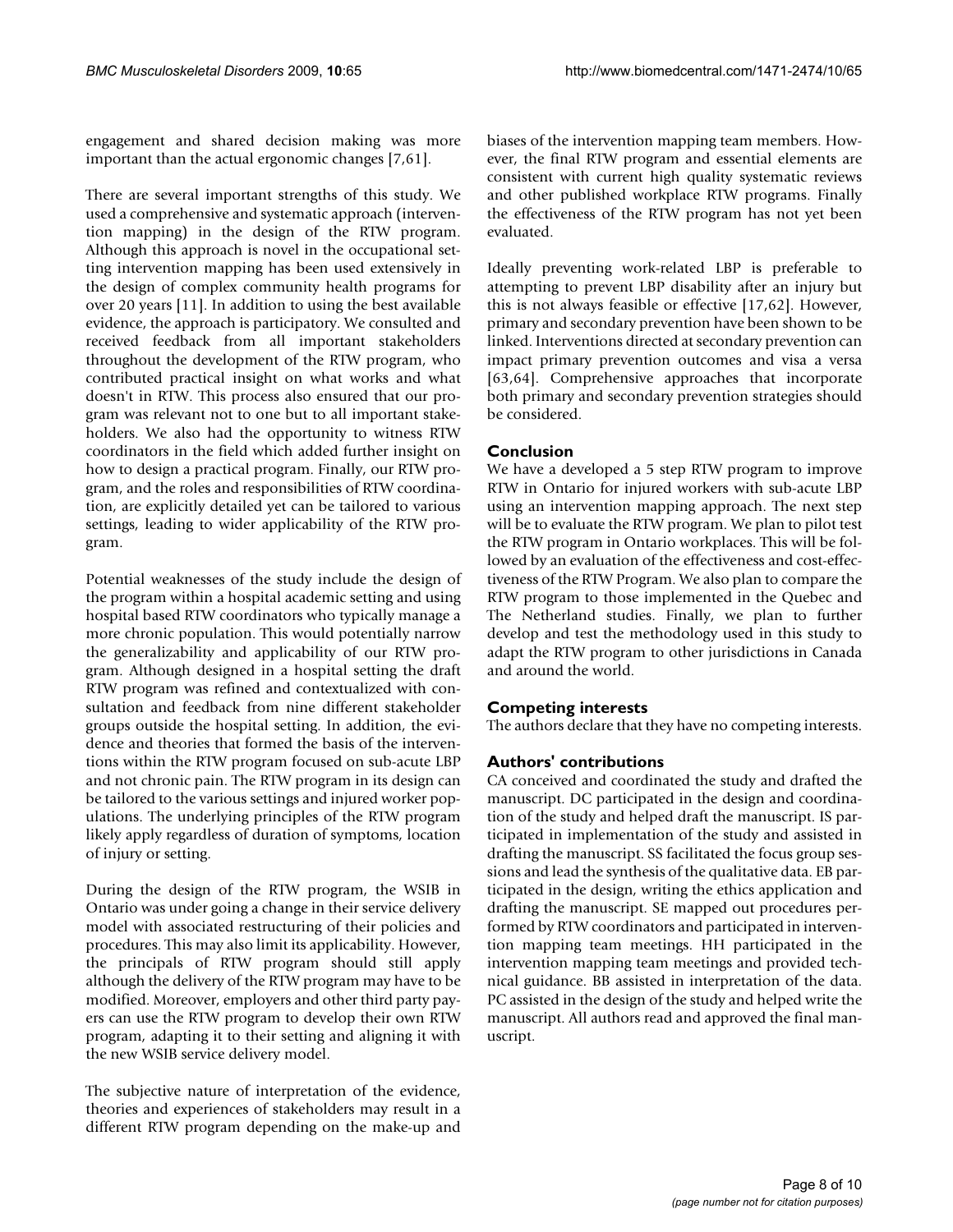# **Additional material**

#### <span id="page-8-19"></span>**Additional file 1**

*Step 2. Matrix for workplace: What the workplace needs to do to improve RTW?. the table describes a matrix where performance objectives of the injured worker are matched to corresponding determinants. The body of the matrix outlines what need to be learned or changed in order to achieve the performance objectives.*

Click here for file

[\[http://www.biomedcentral.com/content/supplementary/1471-](http://www.biomedcentral.com/content/supplementary/1471-2474-10-65-S1.doc) 2474-10-65-S1.doc]

# <span id="page-8-20"></span>**Additional file 2**

*Step 3. Intervention methods and strategies for the Workplace. the table describes the translation of learned and change objectives for the workplace into interventions and practical strategies* Click here for file

[\[http://www.biomedcentral.com/content/supplementary/1471-](http://www.biomedcentral.com/content/supplementary/1471-2474-10-65-S2.doc) 2474-10-65-S2.doc]

# <span id="page-8-21"></span>**Additional file 3**

*Step 4. Operationalize RTW Workplace Interventions into RTW Program. The table outlines a comprehensive step by step RTW Program* Click here for file

[\[http://www.biomedcentral.com/content/supplementary/1471-](http://www.biomedcentral.com/content/supplementary/1471-2474-10-65-S3.doc) 2474-10-65-S3.doc]

#### **Acknowledgements**

We would like to acknowledge Rehabilitation Solutions of the University Health Network for their in kind contribution to the intervention mapping project.

This study in part was funded by the Workplace Safety & Insurance Board of Ontario.

#### **References**

- <span id="page-8-0"></span>1. Stewart WF, Ricci JA, Chee E, Morganstein D, Lipton R: **[Lost pro](http://www.ncbi.nlm.nih.gov/entrez/query.fcgi?cmd=Retrieve&db=PubMed&dopt=Abstract&list_uids=14612481)[ductive time and cost due to common pain conditions in the](http://www.ncbi.nlm.nih.gov/entrez/query.fcgi?cmd=Retrieve&db=PubMed&dopt=Abstract&list_uids=14612481) [US workforce.](http://www.ncbi.nlm.nih.gov/entrez/query.fcgi?cmd=Retrieve&db=PubMed&dopt=Abstract&list_uids=14612481)** *JAMA* 2003, **290:**2443-2454.
- <span id="page-8-1"></span>2. Waddell G: *The Back Pain Revolution* 2nd edition. Edinburgh, Churchill Livington, United Kingdom; 2004.
- <span id="page-8-2"></span>3. Waddell G, Aylward M, Sawney P: **Comparison of sickness and disability arrangements in various countries.** In *Back pain, incapacity for work and social secruity benefits: An international literature review and analysis* London, Royal Society of Medicine Press Ltd; 2002:73-100.
- <span id="page-8-3"></span>4. Ontario Service Safety Alliance: *Extending Your Reach: participating in health and safety research can produce more than you think, 2005 Annual Report* Missisauga, Canada, Ontario Service Safety Alliance; 2006.
- <span id="page-8-4"></span>5. Workplace Safety & Insurance Board of Ontario: *Statistical Supplement to the 2006 Annual Report of the WSIB, ed Annual Report Supplement 2006* Toronto, Canada, Workplace Safety & Insurance Board of Ontario; 2006.
- <span id="page-8-5"></span>6. Loisel P, Abenhaim L, Durand P, Esdaile JM, Suissa S, Gosselin L, Simard R, Turcotte J, Lemaire J: **[A population-based, randomized](http://www.ncbi.nlm.nih.gov/entrez/query.fcgi?cmd=Retrieve&db=PubMed&dopt=Abstract&list_uids=9431627) [clinical trial on back pain management.](http://www.ncbi.nlm.nih.gov/entrez/query.fcgi?cmd=Retrieve&db=PubMed&dopt=Abstract&list_uids=9431627)** *Spine* 1997, **22:**2911-2918.
- <span id="page-8-6"></span>Anema JR, Steenstra IA, Bongers PM, de Vet HC, Knol DL, Loisel P, van MW: **[Multidisciplinary rehabilitation for subacute low](http://www.ncbi.nlm.nih.gov/entrez/query.fcgi?cmd=Retrieve&db=PubMed&dopt=Abstract&list_uids=17268258) [back pain: graded activity or workplace intervention or](http://www.ncbi.nlm.nih.gov/entrez/query.fcgi?cmd=Retrieve&db=PubMed&dopt=Abstract&list_uids=17268258) [both? A randomized controlled trial.](http://www.ncbi.nlm.nih.gov/entrez/query.fcgi?cmd=Retrieve&db=PubMed&dopt=Abstract&list_uids=17268258)** *Spine* 2007, **32:**291-298.
- <span id="page-8-7"></span>8. Franche RL, Cullen K, Clarke J, Irvin E, Sinclair S, Frank J: [Work](http://www.ncbi.nlm.nih.gov/entrez/query.fcgi?cmd=Retrieve&db=PubMed&dopt=Abstract&list_uids=16254759)**[place-based return-to-work interventions: a systematic](http://www.ncbi.nlm.nih.gov/entrez/query.fcgi?cmd=Retrieve&db=PubMed&dopt=Abstract&list_uids=16254759)**

**[review of the quantitative literature.](http://www.ncbi.nlm.nih.gov/entrez/query.fcgi?cmd=Retrieve&db=PubMed&dopt=Abstract&list_uids=16254759)** *J Occup Rehabil* 2005, **15:**607-631.

- <span id="page-8-8"></span>9. Rivilis I, Van ED, Cullen K, Cole DC, Irvin E, Tyson J, Mahood Q: **[Effectiveness of participatory ergonomic interventions on](http://www.ncbi.nlm.nih.gov/entrez/query.fcgi?cmd=Retrieve&db=PubMed&dopt=Abstract&list_uids=17988646) [health outcomes: a systematic review.](http://www.ncbi.nlm.nih.gov/entrez/query.fcgi?cmd=Retrieve&db=PubMed&dopt=Abstract&list_uids=17988646)** *Appl Ergon* 2008, **39:**342-358.
- <span id="page-8-9"></span>10. Durand MJ, Vezina N, Loisel P, Baril R, Richard MC, Diallo B: **[Work](http://www.ncbi.nlm.nih.gov/entrez/query.fcgi?cmd=Retrieve&db=PubMed&dopt=Abstract&list_uids=16967333)[place interventions for workers with musculoskeletal disabil](http://www.ncbi.nlm.nih.gov/entrez/query.fcgi?cmd=Retrieve&db=PubMed&dopt=Abstract&list_uids=16967333)[ities: a descriptive review of content.](http://www.ncbi.nlm.nih.gov/entrez/query.fcgi?cmd=Retrieve&db=PubMed&dopt=Abstract&list_uids=16967333)** *J Occup Rehabil* 2007, **17:**123-136.
- <span id="page-8-10"></span>11. Bartholomew LK, Parcel GS, Kok G: **[Intervention mapping: a](http://www.ncbi.nlm.nih.gov/entrez/query.fcgi?cmd=Retrieve&db=PubMed&dopt=Abstract&list_uids=9768376) [process for developing theory- and evidence-based health](http://www.ncbi.nlm.nih.gov/entrez/query.fcgi?cmd=Retrieve&db=PubMed&dopt=Abstract&list_uids=9768376) [education programs.](http://www.ncbi.nlm.nih.gov/entrez/query.fcgi?cmd=Retrieve&db=PubMed&dopt=Abstract&list_uids=9768376)** *Health Educ Behav* 1998, **25:**545-563.
- <span id="page-8-11"></span>12. Schaalma HP, Kok G, Bosker RJ, Parcel GS, Peters L, Poelman J, Reinders J: **[Planned development and evaluation of AIDS/STD](http://www.ncbi.nlm.nih.gov/entrez/query.fcgi?cmd=Retrieve&db=PubMed&dopt=Abstract&list_uids=8910025) [education for secondary school students in The Netherlands:](http://www.ncbi.nlm.nih.gov/entrez/query.fcgi?cmd=Retrieve&db=PubMed&dopt=Abstract&list_uids=8910025) [short-term effects.](http://www.ncbi.nlm.nih.gov/entrez/query.fcgi?cmd=Retrieve&db=PubMed&dopt=Abstract&list_uids=8910025)** *Health Educ Q* 1996, **23:**469-487.
- <span id="page-8-12"></span>13. Cote F, Godin G, Gagne C: **[Efficiency of an evidence-based](http://www.ncbi.nlm.nih.gov/entrez/query.fcgi?cmd=Retrieve&db=PubMed&dopt=Abstract&list_uids=16740516) [intervention to promote and reinforce tobacco abstinence](http://www.ncbi.nlm.nih.gov/entrez/query.fcgi?cmd=Retrieve&db=PubMed&dopt=Abstract&list_uids=16740516) among elementary schoolchildren in a school transition [period.](http://www.ncbi.nlm.nih.gov/entrez/query.fcgi?cmd=Retrieve&db=PubMed&dopt=Abstract&list_uids=16740516)** *Health Educ Behav* 2006, **33:**747-759.
- <span id="page-8-13"></span>Loisel P, Buchbinder R, Hazard R, Keller R, Scheel I, van TM, Webster B: **[Prevention of work disability due to musculoskeletal dis](http://www.ncbi.nlm.nih.gov/entrez/query.fcgi?cmd=Retrieve&db=PubMed&dopt=Abstract&list_uids=16254752)[orders: the challenge of implementing evidence.](http://www.ncbi.nlm.nih.gov/entrez/query.fcgi?cmd=Retrieve&db=PubMed&dopt=Abstract&list_uids=16254752)** *J Occup Rehabil* 2005, **15:**507-524.
- <span id="page-8-14"></span>15. Franche RL, Baril R, Shaw W, Nicholas M, Loisel P: **[Workplace](http://www.ncbi.nlm.nih.gov/entrez/query.fcgi?cmd=Retrieve&db=PubMed&dopt=Abstract&list_uids=16254753)[based return-to-work interventions: optimizing the role of](http://www.ncbi.nlm.nih.gov/entrez/query.fcgi?cmd=Retrieve&db=PubMed&dopt=Abstract&list_uids=16254753) [stakeholders in implementation and research.](http://www.ncbi.nlm.nih.gov/entrez/query.fcgi?cmd=Retrieve&db=PubMed&dopt=Abstract&list_uids=16254753)** *J Occup Rehabil* 2005, **15:**525-542.
- 16. Frank J, Irvin E, MacEachen E, Pennick V, Raj A, Reardon R, Sinclair S: *A fresh look at the evidence: systematic review shows what works best in return to work* Toronto, Ontario, Canada, Institute for Work and Health; 2004.
- <span id="page-8-23"></span>17. Frank JW, Kerr MS, Brooker AS, DeMaio SE, Maetzel A, Shannon HS, Sullivan TJ, Norman RW, Wells RP: **[Disability resulting from](http://www.ncbi.nlm.nih.gov/entrez/query.fcgi?cmd=Retrieve&db=PubMed&dopt=Abstract&list_uids=9112716) [occupational low back pain. Part I: What do we know about](http://www.ncbi.nlm.nih.gov/entrez/query.fcgi?cmd=Retrieve&db=PubMed&dopt=Abstract&list_uids=9112716) primary prevention? A review of the scientific evidence on [prevention before disability begins.](http://www.ncbi.nlm.nih.gov/entrez/query.fcgi?cmd=Retrieve&db=PubMed&dopt=Abstract&list_uids=9112716)** *Spine* 1996, **21:**2908-2917.
- <span id="page-8-18"></span>18. Karjalainen K, Malmivaara A, van TM, Roine R, Jauhiainen M, Hurri H, Koes B: **[Multidisciplinary biopsychosocial rehabilitation for](http://www.ncbi.nlm.nih.gov/entrez/query.fcgi?cmd=Retrieve&db=PubMed&dopt=Abstract&list_uids=11224862) [subacute low back pain in working-age adults: a systematic](http://www.ncbi.nlm.nih.gov/entrez/query.fcgi?cmd=Retrieve&db=PubMed&dopt=Abstract&list_uids=11224862) review within the framework of the Cochrane Collaboration [Back Review Group.](http://www.ncbi.nlm.nih.gov/entrez/query.fcgi?cmd=Retrieve&db=PubMed&dopt=Abstract&list_uids=11224862)** *Spine* 2001, **26:**262-269.
- 19. Krause N, Dasinger LK, Neuhauser F: **Modified work and return to work: A review of the literature.** *J Occup Rehabil* 1998, **8:**113-139.
- 20. Linton SJ: **[Occupational psychological factors increase the risk](http://www.ncbi.nlm.nih.gov/entrez/query.fcgi?cmd=Retrieve&db=PubMed&dopt=Abstract&list_uids=11706777) [for back pain: a systematic review.](http://www.ncbi.nlm.nih.gov/entrez/query.fcgi?cmd=Retrieve&db=PubMed&dopt=Abstract&list_uids=11706777)** *J Occup Rehabil* 2001, **11:**53-66.
- 21. MacEachen E, Clarke J, Franche RL, Irvin E: **[Systematic review of](http://www.ncbi.nlm.nih.gov/entrez/query.fcgi?cmd=Retrieve&db=PubMed&dopt=Abstract&list_uids=16932823) [the qualitative literature on return to work after injury.](http://www.ncbi.nlm.nih.gov/entrez/query.fcgi?cmd=Retrieve&db=PubMed&dopt=Abstract&list_uids=16932823)** *Scand J Work Environ Health* 2006, **32:**257-269.
- 22. Steenstra IA, Verbeek JH, Heymans MW, Bongers PM: **[Prognostic](http://www.ncbi.nlm.nih.gov/entrez/query.fcgi?cmd=Retrieve&db=PubMed&dopt=Abstract&list_uids=16299094) [factors for duration of sick leave in patients sick listed with](http://www.ncbi.nlm.nih.gov/entrez/query.fcgi?cmd=Retrieve&db=PubMed&dopt=Abstract&list_uids=16299094) acute low back pain: a systematic review of the literature.** *Occup Environ Med* 2005, **62:**851-860.
- 23. van der HM, Vollenbroek-Hutten MM, Ijzerman MJ: **[A systematic](http://www.ncbi.nlm.nih.gov/entrez/query.fcgi?cmd=Retrieve&db=PubMed&dopt=Abstract&list_uids=15803086) [review of sociodemographic, physical, and psychological pre](http://www.ncbi.nlm.nih.gov/entrez/query.fcgi?cmd=Retrieve&db=PubMed&dopt=Abstract&list_uids=15803086)dictors of multidisciplinary rehabilitation-or, back school treatment outcome in patients with chronic low back pain.** *Spine* 2005, **30:**813-825.
- <span id="page-8-15"></span>24. van Tulder MW, Ostelo R, Vlaeyen JW, Linton SJ, Morley SJ, Assendelft WJ: **[Behavioral treatment for chronic low back pain: a sys](http://www.ncbi.nlm.nih.gov/entrez/query.fcgi?cmd=Retrieve&db=PubMed&dopt=Abstract&list_uids=11224863)[tematic review within the framework of the Cochrane Back](http://www.ncbi.nlm.nih.gov/entrez/query.fcgi?cmd=Retrieve&db=PubMed&dopt=Abstract&list_uids=11224863) [Review Group.](http://www.ncbi.nlm.nih.gov/entrez/query.fcgi?cmd=Retrieve&db=PubMed&dopt=Abstract&list_uids=11224863)** *Spine* 2001, **26:**270-281.
- <span id="page-8-16"></span>25. Accident Compensation Corporation (ACC): **New Zealand Acute Low Back Pain Guide.** Wellington, New Zealand, New Zealand Guidelines Group; 2004.
- <span id="page-8-22"></span>26. Bigos SJ, Bowyer OR, Braen GR, Brown K, Deyo R: **Acute Low Back Problems in Adults. Clinical Practice Guidelines. No. 95-0642.** Rockville, MD, Agency for Health Care Policy and Research, Public Health Service, US Dept. of Health and Health Services; 1994. Ref Type: Report.
- <span id="page-8-17"></span>Staal JB, Hlobil H, van Tulder MW, Waddell G, Burton AK, Koes BW, van MW: **[Occupational health guidelines for the management](http://www.ncbi.nlm.nih.gov/entrez/query.fcgi?cmd=Retrieve&db=PubMed&dopt=Abstract&list_uids=12937181)**